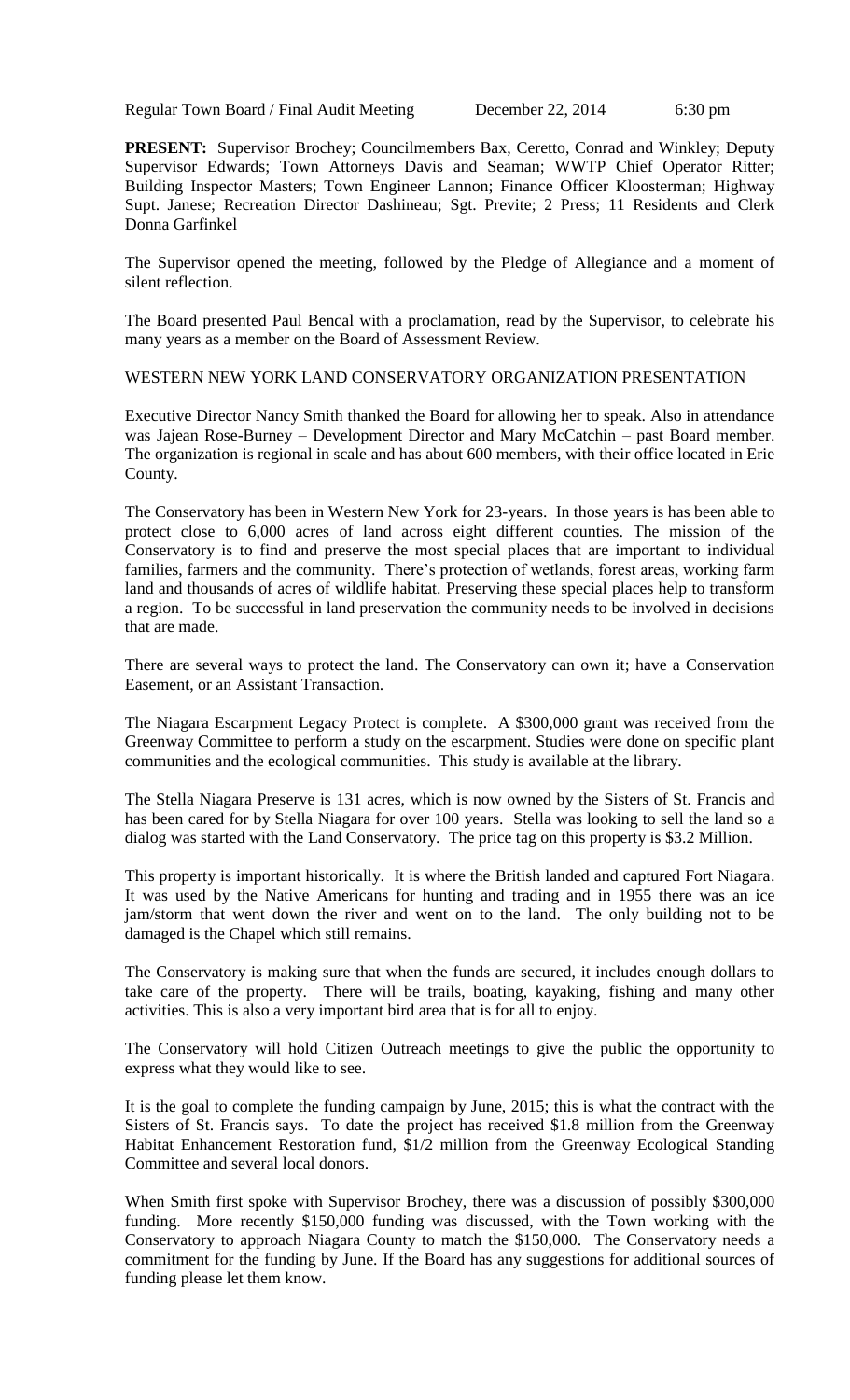Bax asked if this is handicapped accessible. Smith said it is not the plan to have a road go down to the water.

Brochey questioned how the Conservatory organization is funded. Smith said funding comes from membership support, major donors, grant dollars and some from municipalities. Smith will forward a financial report to the Board. In regards to Stella, funding will be used for maintaining the grounds, mowing, maintenance of the meadow, etc…

Bax thinks this is a great project and has a much farther reach than was known. It will be a great place to come and explore.

The Board thanked Smith for attending.

TWO MINUTES STATEMENT – RESIDENTS

Glasgow, Paulette – 836 The Circle – Glasgow thank Mr. Bencal for his many years of dedication to the County and State Farm Bureau.

In the 2011 audit, the State Comptroller found that Town employees failed to follow the Town Procurement Policy with competitive bidding requirements, when procuring goods and services.

In the Town Boards March 2012, CAP (Corrective Action Plan) the Board instructed all Town employees to immediately adhere to the Towns Procurement Policy when procuring goods and services.

The Town's Procurement Policy reads "It is the policy of the Town of Lewiston to procure goods and services by advertising for sealed bids. Any goods and services having a cost of more than \$5,000 or equal to or less than \$10,000, is subject to three oral quotations. Any public works contract of more than \$20,000 shall be awarded to the lowest responsible bidder after advertisement for sealed bids. Unless otherwise directed by the Lewiston Town Board, solicitation of written proposals or quotations is not required under the following: acquisition of professional services; emergencies or sole source situations."

Opinion 79-25, of the State Comptroller, found it is the Town Board, not the Highway Superintendent who has the authority to declare emergencies with regard to competitive bidding purposes. Per Town Law 64, it's the Town Board that should have authority with regards to the management, custody and control of all town property, land and buildings.

In reviewing Town minutes, it was found Town employees are continuing the practice of noncompliance, regarding this Town Policy. October 27, 2014 finds O'Connell Electric providing \$7,000 in electric service to the Highway Dept. Since this service is neither sole source nor emergency, and no where in Town records is there a notation the Town Board voted to declare that exception. Three oral quotations should be found, but do not exist.

The minutes also note this service was provided as an in-kind service. Since the Town Board has managerial control of all town land and property, and the electrical service was provided on Town property, it is the Town Board that has the authority to accept this service. No where in Town records does this appear.

On September  $4<sup>th</sup>$  Molar Magnetics of Lockport was given a \$25,000 low bid public works contract to repair one of the vertical turbine pumps, aka – Muckland pumps. Glasgow thought she heard someone say that it was a sole source provider. A sole source provider means that a company is the only company that provides that particular service. If you Google "repair of vertical pumps" you will find many companies throughout New York state that provide this service.

Recently Glasgow was told this repair was an emergency. The Town has been talking about it for 6 to 8 months. Why is there no authorization in the minutes that the Town Board declared this an emergency?

If the primary purpose for obtaining quotes and bids is to encourage competition, provide taxpayers with the greatest insurances those goods and services are procured at the most prudent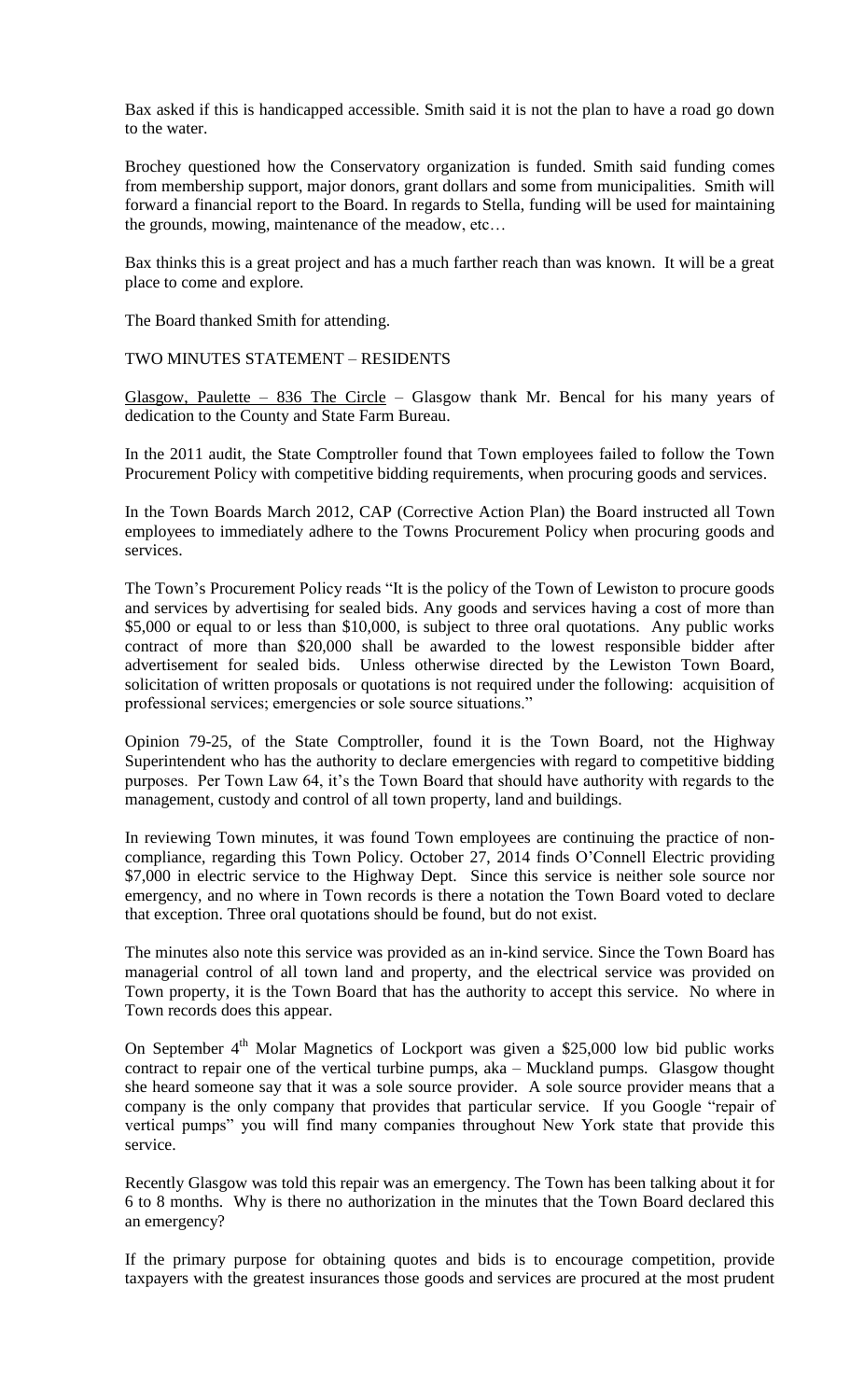economic manner, to the lowest possible price, why did the Town Board not advertise for these sealed bids?

Some will say that the Board did. In the July  $28<sup>th</sup>$  meeting Winkley made a motion to go out for a base bid on one of the pumps and an alternate bid for an additional second pump. Yet, two weeks later, on August  $11^{th}$ , in the minutes, the Town Board instructed Lannon to hold of on any more engineering pertaining to these pumps. Bax then moved to authorize the Highway Superintend to make contact with a manufacturer either in Rochester or Syracuse to evaluate the down pump and to report back to the Board. So no bids were done.

Glasgow wonders why three oral quotations were never sought before \$7,000 in electrical service was given to O'Connell Electric. If oral quotations or sealed bids were never sought, how does the public know that the services were procured in the most prudent and economic manner?

Glasgow is wondering why O'Connell Electric has been permitted to park its equipment on Town property without Town Board approval. Why is there no approved contact with O'Connell to provide the \$7,000 in electrical services?

Why is there a sudden need to repair a second pump, because the second pump was working when Lannon was told to hold off on the bid process?

Glasgow recalls Attorney Seaman making a very good point, about two weeks ago, saying this is a public works project and needs to go to bid. Glasgow hopes the Town Board follows Seaman's advice.

Leo, Rocky – 568 Oak Run Drive – Leo moved into a new home on Oak Run Drive and put up a beautiful mail box. The mail-box was taken down by a plow, and then was run over by Mrs. Leo causing damage to her bumper. Why didn't the driver get out of the truck and pick it up?

Winkley said this will be addressed under Clerk's Correspondence.

Hoover, Robert – 6030 Hoover Road – Fire Chief Sanborn Fire Co. – Niagara County Community College dorms are in the Sanborn Fire Co. district. There have been several calls to the dorms that concern Hoover. These calls are related to the sale of tobacco pipes at the local convenient store. They are for tobacco, but are being used with marijuana. Hoover is not sure what the Board can do, but any help would be appreciated.

Davis asked to research if there is anything the Town can do to ask they be placed somewhere else in the store.

Hoover is also concerned with the lack of radio communications when in the dorms. There needs to be better communications with dispatch and his men.

# AGENDA APPROVAL

Kloosterman requested to add water meter reader purchase. Seaman requested an executive session for consultation regarding on-going litigation.

#### **Winkley MOVED approve the agenda as amended, Seconded by Bax and Carried 5 – 0**.

### **Winkley MOVED to enter into Executive Session for a conference call regarding ongoing litigation, Seconded by Bax and Carried**  $5 - 0$ **. (7:35 pm)**

**PRESENT:** Supervisor Brochey; Councilmembers Bax, Ceretto, Conrad, and Winkley; Deputy Supervisor Edwards; Town Attorneys Davis and Seaman; Atty. Gary Abraham (Via phone)

Discussion on CWM Permit

# **Winkley MOVED to exit Executive Session and reenter the Town Board meeting, Seconded by Bax and Carried 5 – 0**. (8:30 pm)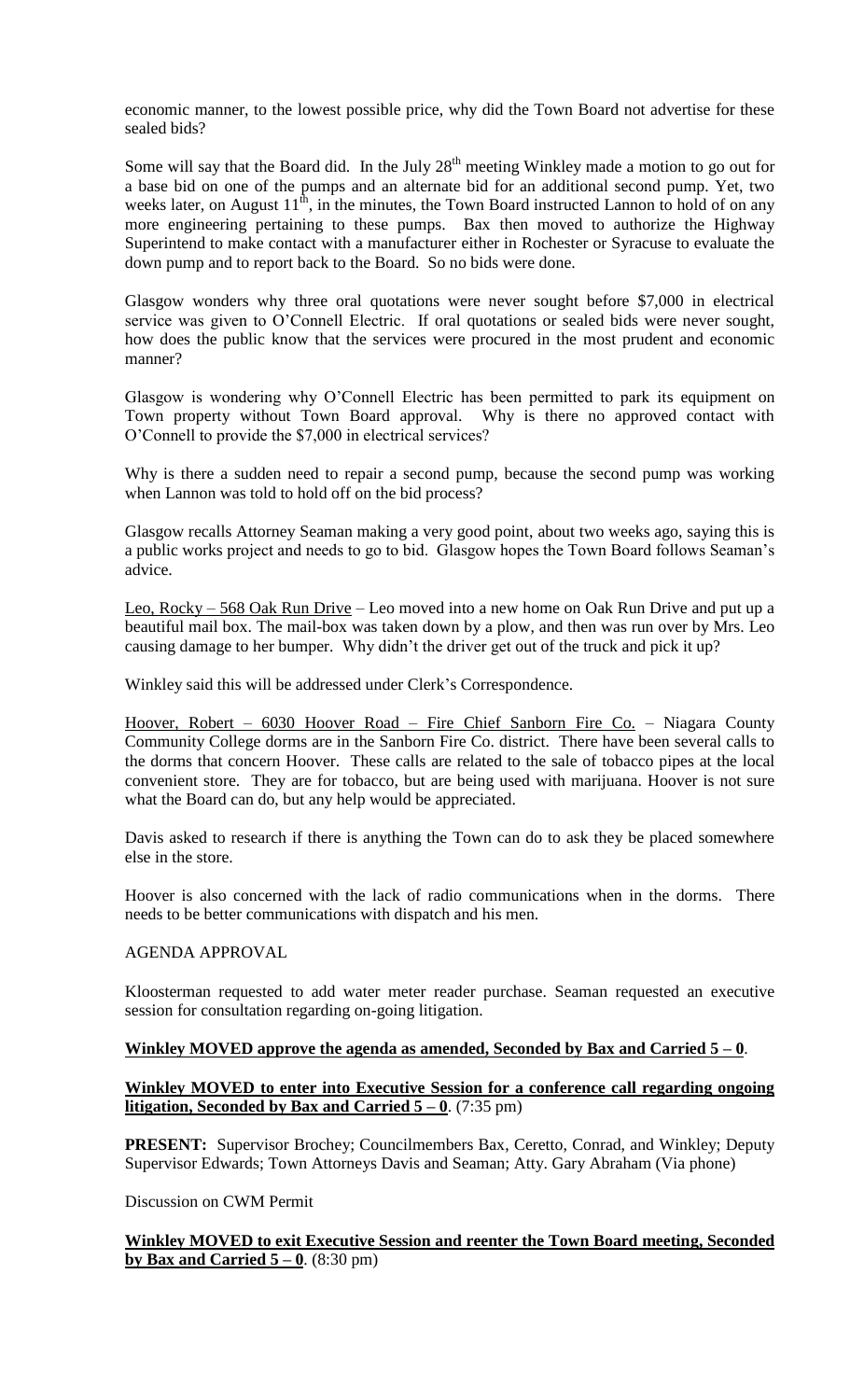# BOARD APPROVAL/NEGATIVE DECLARATION – SPECIAL USE PERMIT

# **Conrad MOVED to issue a Negative Declaration for the Special Use Permit – Bed and Breakfast at 1488 Ridge Road, Seconded by Bax and Carried 5 - 0**

# **Conrad MOVED to grant a Special Use Permit – Bed and Breakfast at 1488 Ridge Road, Seconded by Bax and Carried 5 – 0**.

### APPROVAL OF MEETING MINUTES

# **Bax MOVED to approve RTBM – 10/27/2014; PH – Preliminary Budget – 11/6/2014, Seconded by Winkley and Carried 4 – 0 (1-abstention – Ceretto)**

Brochey asked for spelling corrections on minutes of 11/10/2014.

# **Bax MOVED to approve the minutes of 11/10/2014 with corrections, and RTBM – 11/24/2014, Seconded by Winkley and Carried 5 – 0**.

# POST AUDIT PAYMENT

**Ceretto MOVED to approve the regular abstract of claims numbered 3836 – 4102 and recommended payment in the amount of \$234,850.05, plus a Post-Audit of \$68,470.78, Seconded by Winkley and Carried 5 - 0** .

# **Ceretto MOVED to approve Post Audit payments to Home Depot - \$1,094.82; Sam's Club -**  $$2,057.18$ , Seconded by Winkley and Carried  $5-0$ .

### OLD BUSINESS

1 - Deputy Tax Receiver Request

# **Bax MOVED to table, Seconded Conrad and Carried 5 – 0**.

2 - Joseph Davis State Park – Snow Plowing

Janese said barrier have been placed at entrances. State Parks has asked the Town to plow the lot. Janese and Dashineau have discussed this; Janese would not use his trucks. The Town will plow to the toll booths and the outer roads, as a courtesy.

3 - WPCC – Purchase of Camera

This is part of the CMOP, Capacity Management Operation Project. The Niagara County Sewer District has approved \$20,000/year payment towards the camera. The bid has been published and will be opened January 7, 2015.

4 - Sewer Refund Credits (pools)

Kloosterman said this was a discussion on allowing the Water Dept. to make the decision on the refund. The Board did not want to do that. Kloosterman will create a document for a quarterly submission.

Winkley has a problem with someone, other than the Board, being instructed with the decision to pay-back money.

Seaman said a quarterly submission of refund requests is a good idea. He feels the Board should be the ones to make the final decision.

Ritter said the Town has a sewer use agreement, signed by all the municipalities, that says when a resident originally buys a pool; they can defer the payment of the sewer, for filling it one time.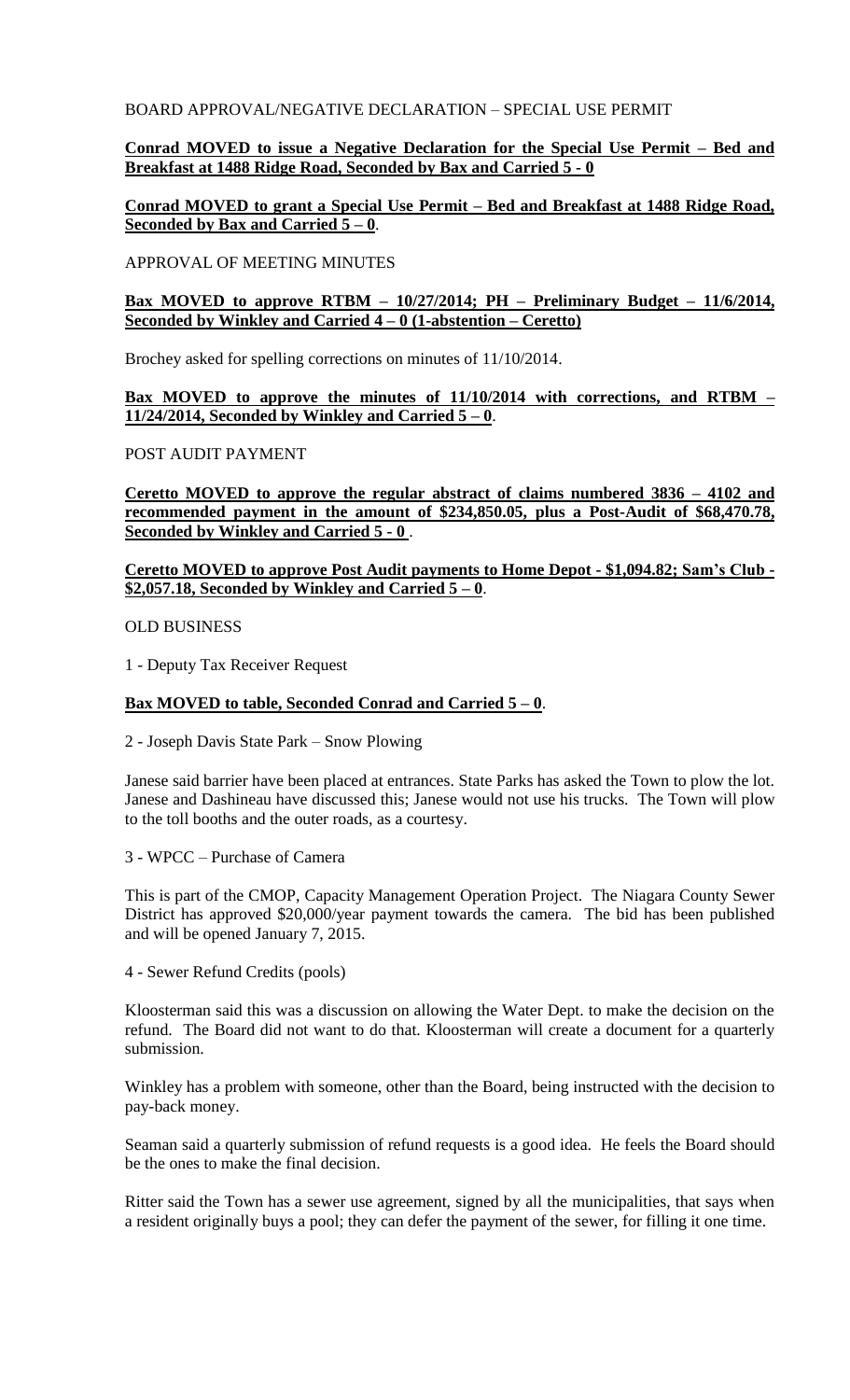There is a pool refund request for Petrosian – 456 Fuller Place under Clerk's Correspondence. Receipts submitted are for deposits for the work done. Bax wants to make sure the refund amount is for one refill.

# **Bax MOVED to approve the refund subject to the WWTP reviewing the receipts and the amount credited to be for one refill of the pool, Seconded by Winkley and Carried 5 - 0**.

On Bax's agenda there is a sewer refund request from a resident at 1159 Escarpment Drive. This is the second such incident at the home. The home had frozen pipes, which burst and caused serious damage to the home. This resident lives out of town part-time.

Bax and Ritter have discussed this and would like to give a remedy to the resident; however this is the second time.

Ritter spoke to the resident, told her the Board may not see fit to refund, since it is the second time. Ritter was directed to send a letter to the resident at 1159 Escarpment Drive notifying them of the Board's decision.

5 – Muck Pump rebuild

Janese is recommending the Town fix the  $2<sup>nd</sup>$  pump. It has been discussed that the pumps are old. The one pump was broken and since repaired. The other is older and not been rebuilt in 20 years. Janese says it is up to the Town Board. The Board can rebuild it or wait till it breaks; Janese has no opinion either way.

# **Bax MOVED to wait until Spring 2015, Seconded by Conrad and Carried 5 –0**.

6 – WPCC – Resolution Re: Micro Turbine Project

Ritter said Rotella was to give the grant application to the Supervisor for his signature.

# **Bax MOVED to table, Seconded by Ceretto and Carried 5 – 0**.

NEW BUSINESS

Item No. 1 – Carry-over Personal Day

Town Clerk requests Deputy Town Clerk Carole Schroeder carry-over two personal days into 2015, with the understanding they will be used within the first quarter.

# **Bax MOVED to approve the carry-over, Seconded by Winkley and Carried 5 – 0**.

Deputy Tax Receiver Darlene Norwich requests to carry-over one personal day to be used by March 31, 2015

# **Bax MOVED to approve the carry-over, Seconded by Ceretto and Carried 5 – 0**.

Justice Gee is requesting Maria Sicurella and Patty Yacus carry-over five-days of unused vacation time into the first quarter of 2015.

Winkley said the department had some extenuating circumstances. There was an unfortunate death within the department, and feels this meets the requirements.

# <u>Winkley MOVED to approve the carry-overs, Seconded by Bax and Carried  $5 - 0$ .</u>

Item No. 2 - Sanborn Area Historical Society – Fee Waiver

The President of the Society is requesting, with the many projects and expansions at the Farm Museum, that the Town waive any Town fees associated with any such projects permits.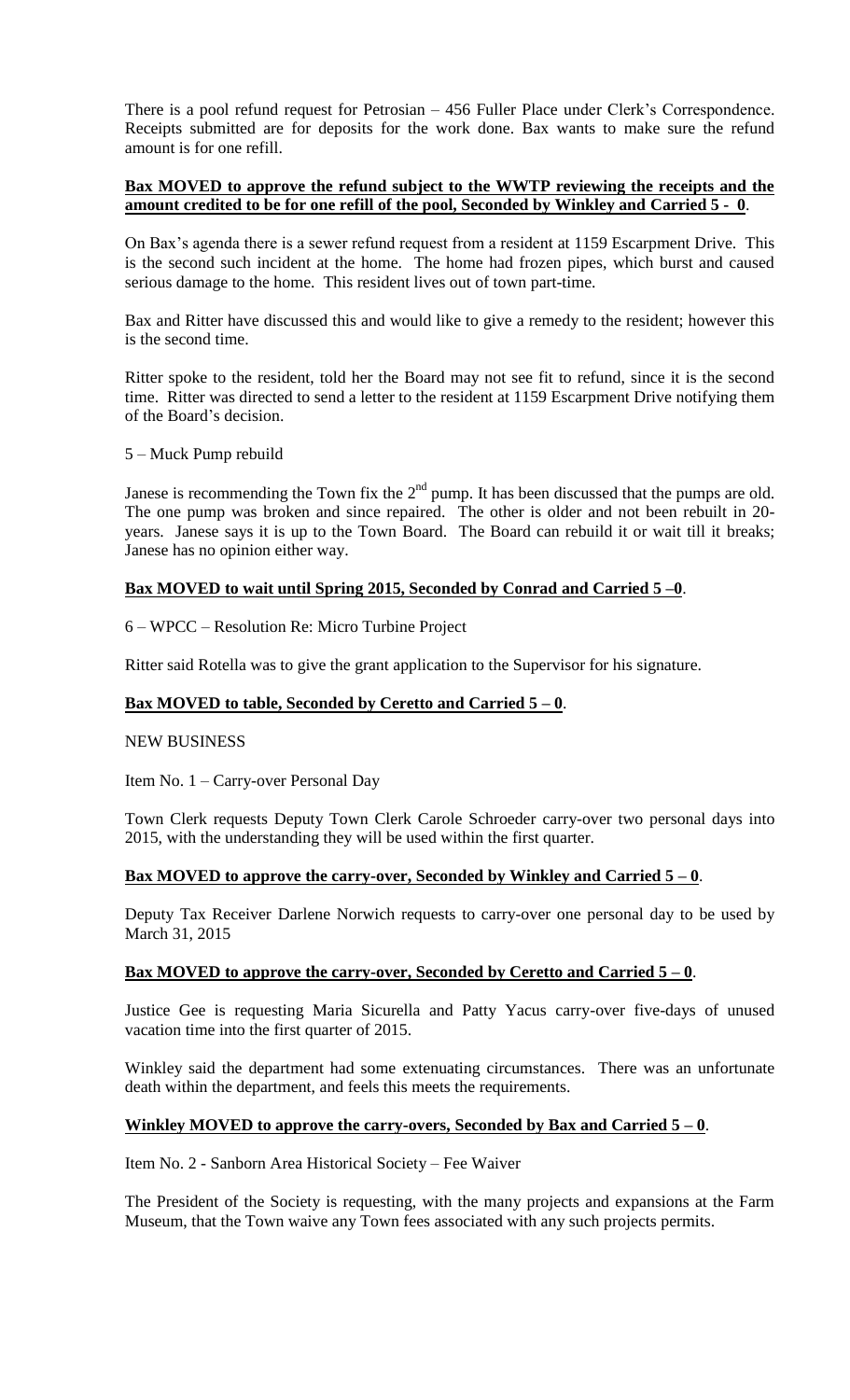# **Winkley MOVED to approve the waiving of Town fees for building permits associated with the Sanborn Farm Museum, 2660 Saunders Settlement Road, Seconded by Ceretto and Carried 5 – 0**.

The Clerk provided the Board with applications for Boards and Commissions. She suggested the Board extend the deadline to December 31<sup>st</sup>.

# **Winkley MOVED to extend the deadline to apply to December 31, 2014, Seconded by Bax and Carried 5 – 0**.

### SUPERVISOR BROCHEY

Liaison Report

Clay Ming – Guard – Pletcher Road. This Pond was approved by the Town Board in 1995. The Town has received a notification letter from the DEC, saying they want to renew this mining application till 2019.

This was discussed at an Environmental Commission meeting, and they wonder how can this be done if the Town is unaware of what is happening there. The Commission forwarded a letter to the DEC requesting any incident reports, progress reports and a copy of the Storm Water Pollution Plan.

It was suggested Masters and the Town Engineer make a site visit and report back.

# **Bax MOVED to direct Timothy Masters and Robert Lannon visit the site and assess the status of this project, Seconded by Ceretto and Carried 5 – 0**.

Mail Box Invoice – Oak Run Drive

Conrad asked Janese if the plows notice when they hit a mail box. Janese said no. The mail box was brought to the garage for repair, but the resident said they will replace it. Town policy is \$50 for mailbox replacement.

# **Winkley MOVED to pay \$50, per Town policy, to Leo - Oak Run Drive for replacement of the mailbox, Seconded by Ceretto and Carried 5 – 0**.

Engineering

Lannon reported that a Letter of Intent has been received from NYS Office of Parks, Recreation and Historic Preservation, to grant an easement for the storm sewer located at Joseph Davis State Park. The Attorneys have reviewed.

# **Bax MOVED to authorize the Supervisor to sign the Letter of Intent from the NYSOPR, Seconded by Winkley and Carried 5 – 0**.

Lannon said the Letter of Intent also suggested the Town conduct the SEQRA for the storm sewer installation. Lannon will prepare a Short Form EAF, with the Town being Lead Agent and submit for next Board meeting.

Bax said the Environmental Commission forwarded a letter to the Town Board asking the Board to review or reopen the investigation of the four or five ponds located there. Bax acknowledges receipt of the letter and will hold the suggestion for a future look at the project.

Sienna Environmental Technologies submitted a proposal for Asbestos Design and Project/Air Monitoring Services for demolition of four buildings at Joe Davis. They will prepare the technical specification, identifying procedure and proper methodology for the demolition. Sienna's fee is \$9,450. This will go out for bid. The estimated demolition cost is approximately \$80,500.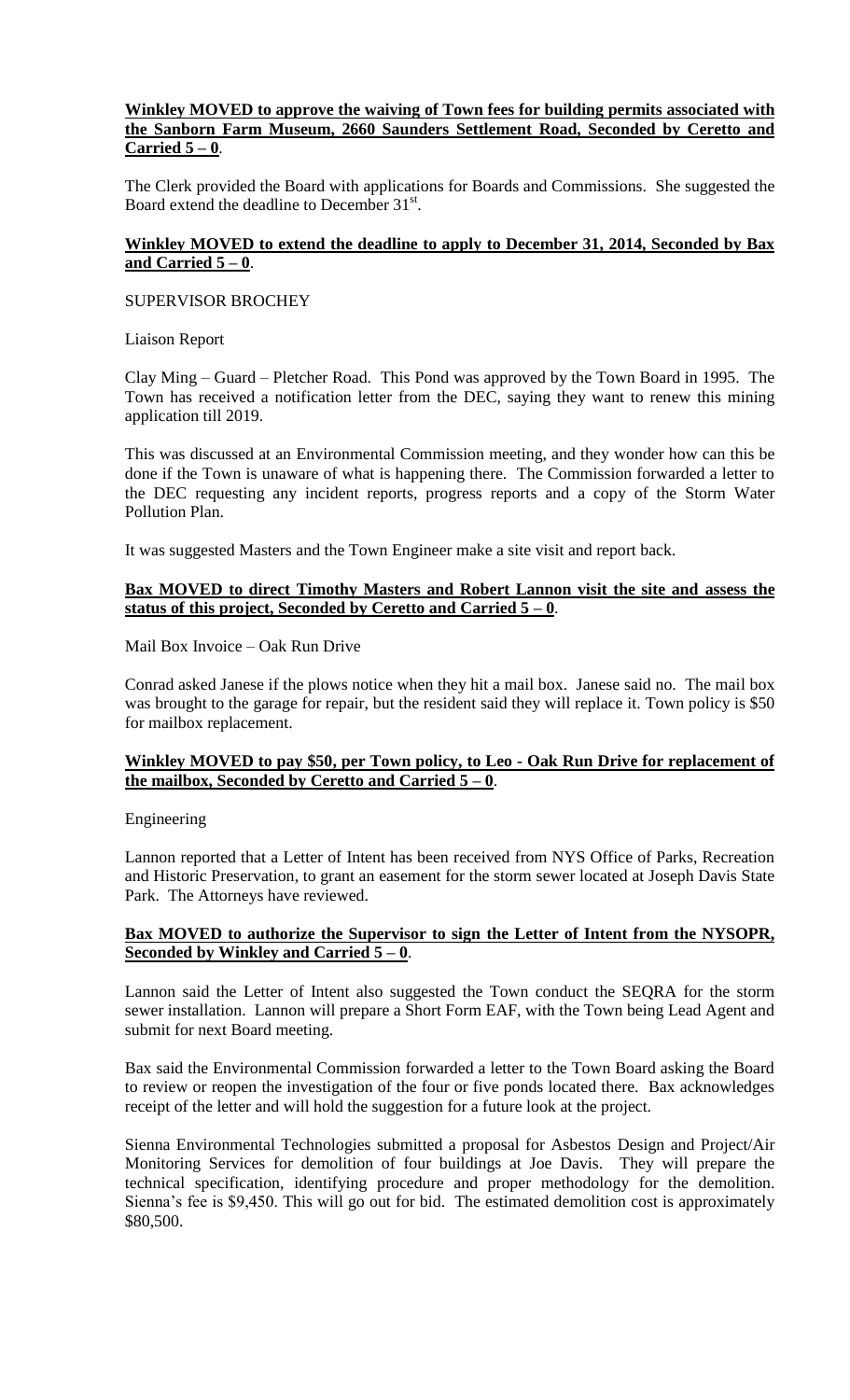# **Winkley MOVED to authorize the Supervisor to sign the Proposal from Sienna Environmental Technologies, with the fee not to exceed \$10,000, Seconded by Bax and Carried 5 – 0**.

Lannon is working with National Grid regarding street lights on Legacy Drive and Oak Run.

PRV Pits - All field work is complete and waiting on two documents. The PRV on Dickersonville Road needs a storm pipe installed and it is Lannon's understanding the Town will install this.

#### Finance

The current water meter heads remaining in approximately 3,000 homes are approximately 12 years old. The Town has two meter readers but both no longer work. Kloosterman requests permission to purchase two meter readers, from e-bay, at an amount not to exceed \$1,000 each. Seaman said, under the Town Procurement Policy, the Town can purchase in this manner.

COUNCILMAN BAX

Recreation Director submitted fund transfer request

# **Bax MOVED to transfer remaining dollars in A-7310.401 and A-7310.402 to H-61 (Recreation Development) for use on a Capital Project, Seconded by Winkley and Carried**   $5 - 0$ .

COUNCILWOMAN CERETTO

Nothing to report

### COUNCILMAN CONRAD

Conrad said a Notice of Violation was issued to 5828 Townline Road for an unsafe building with removal to take place within 60-days. The Sanborn Fire Company is requesting the Town Board waive the 60-day removal requirement, to allow the home to be used for a fire training exercise.

# **Conrad MOVED to waive the 60-day removal requirement for the unsafe building at 5828 Townline Road, to allow the home to be used by the Sanborn Fire Company, Seconded by Winkley**

Masters told the Board all surrounding residents were notified of this, and if they were in not in favor he asked them to attend this meeting.

# **Carried 5 – 0**.

# COUNCILMAN WINKLEY

The Police Dept. is requesting a fund transfer to purchase new laptops for the department due to a required software upgrade. Previte said the existing equipment will no longer work.

### **Winkley MOVED to authorize the following transfer: \$15,000 from B-00-1990.0400 and \$5,000 from B-00-3120.0400 into Police Equipment – B-00-3120.0200, Seconded by Conrad**

Ceretto and Winkley are looking into other funding avenues for this purchase.

Edwards said this is very untimely to jam this mandate to the Town. The budget has been worked on since August, and now the County is requiring this. Winkley said it is not being very well received by many Police Chiefs in the County.

# **Carried 5 – 0**.

**Winkley MOVED to enter into Executive Session to discus litigation, Seconded by Ceretto <u>and Carried 5 – 0</u>.** (9:26 pm)